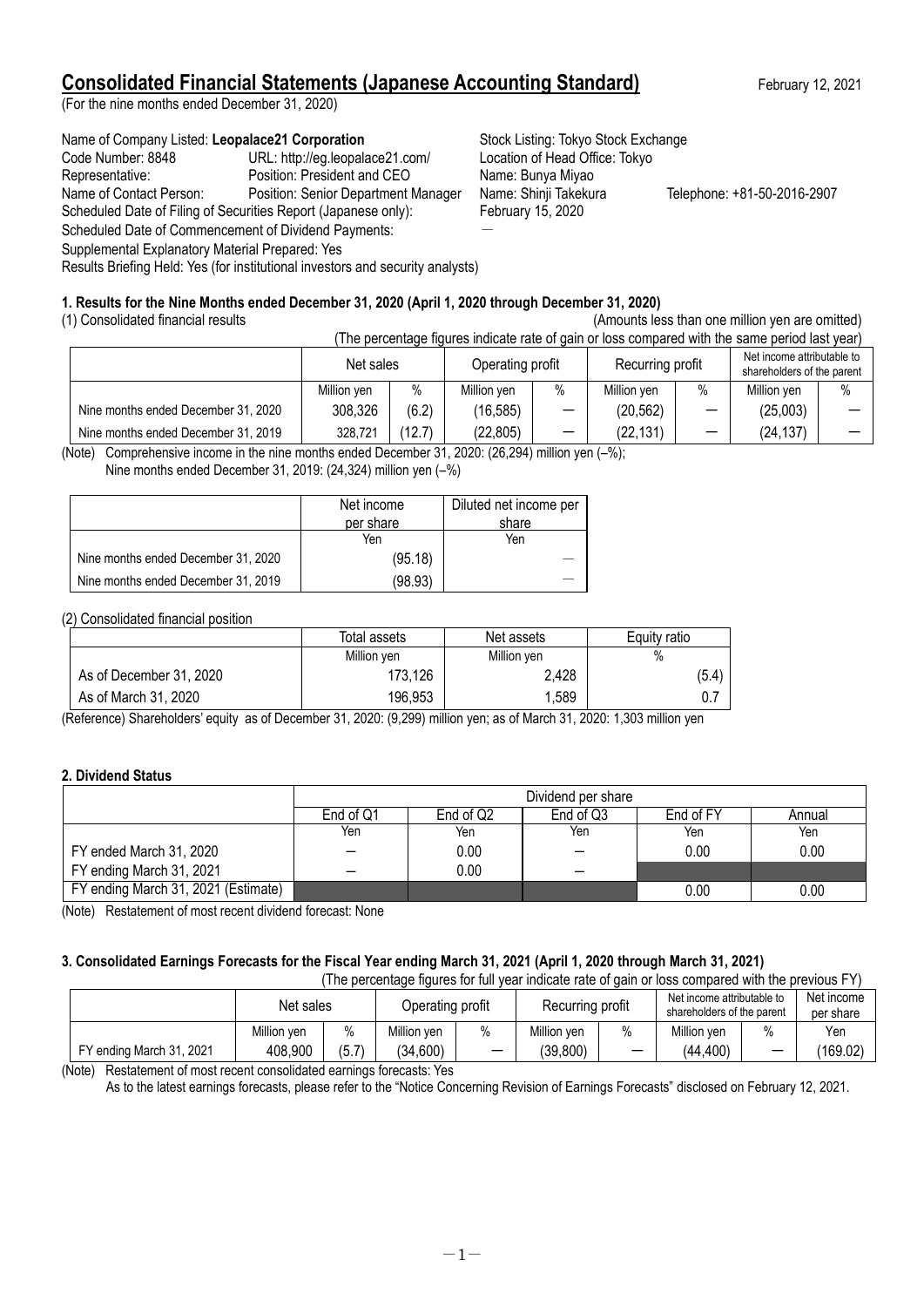### **4. Other**

- (1) Changes in major subsidiaries during the subject period (change in specific subsidiaries resulting in a change in the scope of consolidation): Wing Mate CO., LTD. has been excluded
- (2) Use of accounting procedures specific to the preparation of quarterly financial statements: Yes (Note) Refer for details to p.10 "2. Consolidated financial statements (3) Notes Regarding Consolidated Financial Statements "Application of accounting methods specific to the preparation of consolidated financial statements."
- (3) Changes in accounting principles, procedures or reporting methods used in preparation of financial statements
	- (i) Changes in accounting policies accompanying revision of accounting standards, etc.: None
		- (ii) Changes in accounting policies other than (i) above: None
	- (iii) Changes in accounting estimates: None
	- (iv) Restatements: None
- (4) Total number of outstanding shares (common stock)
	- (i) Total number of outstanding shares at term end (including treasury stock)
		- As of December 31, 2020: 329,389,515 shares, As of March 31, 2020: 244,882,515 shares
	- (ii) Total treasury stock at term end As of December 31, 2020: 561,610 shares, As of March 31, 2020: 771,210 shares
	- (iii) Average number of outstanding shares during the period (on a quarterly cumulative basis) As of December 31, 2020: 262,697,988 shares, As of December 31, 2019: 243,978,188 shares
- \*Indication regarding the status of auditing:

These financial statements are not subject to auditing under the Financial Instruments and Exchange Act.

\*Explanation on the proper use of the business forecasts, and other special notices:

(Note on the business forecasts and other forward-looking statements)

The business forecasts and other forward-looking statements contained in this report are based on information currently available to Leopalace21 (hereinafter the "Company") and on certain assumptions that the Company has judged to be reasonable. Readers should be aware that a variety of factors might cause actual results to differ significantly from these forecasts.

For assumptions of business forecasts and notes on the proper use of these forecasts, please refer to p.5 "1. Business Results (3) Explanation of Consolidated Earnings Forecasts and Other Future Predictions."

(Method for the acquisition of supplemental explanatory material)

Supplemental Explanatory Material on quarterly financial statements is scheduled to be posted on the Company's website on February 12, 2021.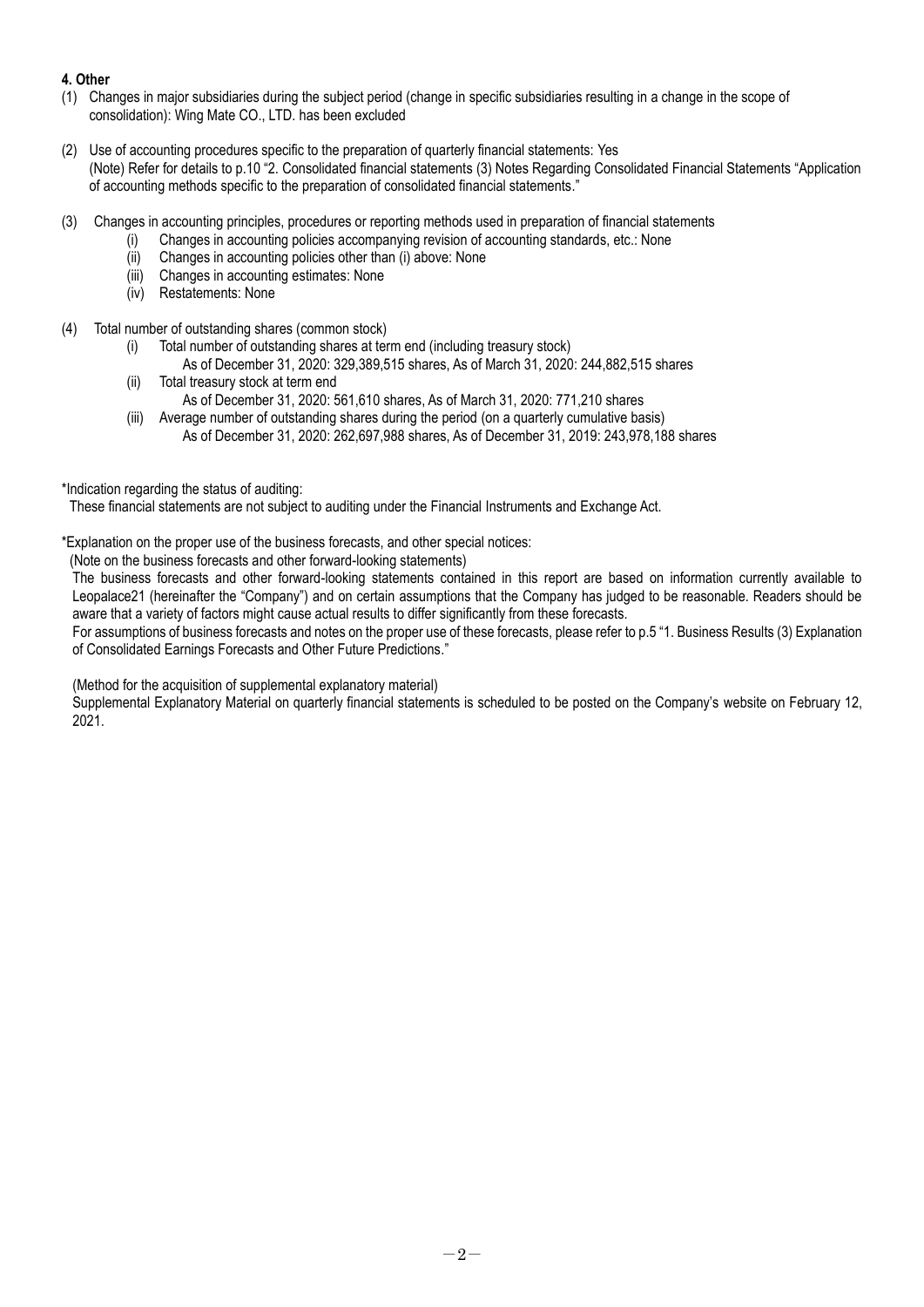# **[Table of Contents]**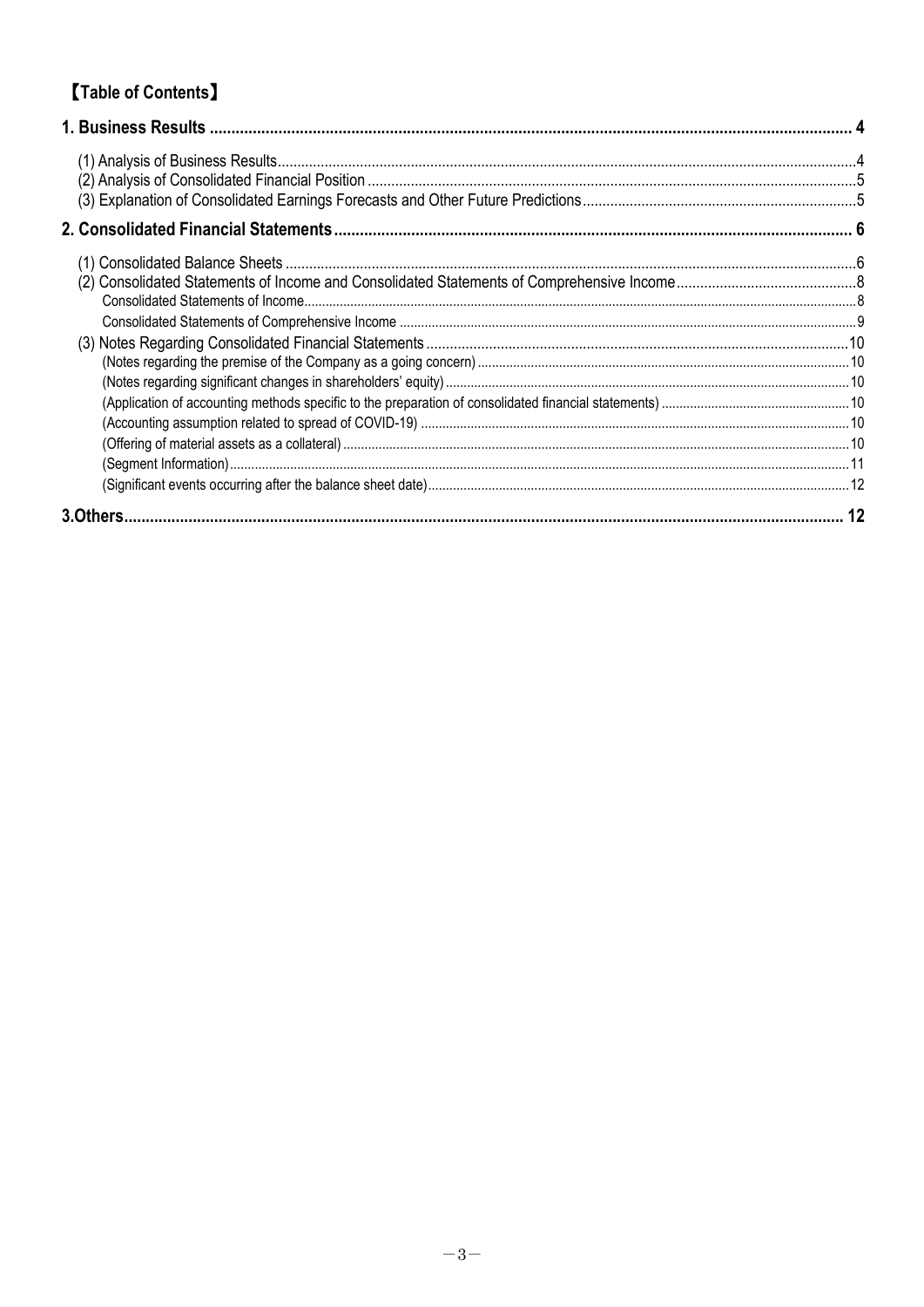## <span id="page-3-1"></span><span id="page-3-0"></span>**1. Business Results (1) Analysis of Business Results**

|                                     |           |                  |                  | (Million yen)<br>Net income                      |
|-------------------------------------|-----------|------------------|------------------|--------------------------------------------------|
|                                     | Net sales | Operating profit | Recurring profit | attributable to<br>shareholders of<br>the parent |
| Nine months ended December 31, 2020 | 308,326   | (16, 585)        | (20, 562)        | (25,003)                                         |
| Nine months ended December 31, 2019 | 328,721   | (22, 805)        | (22, 131)        | (24, 137)                                        |
| <b>Difference</b>                   | (20, 394) | 6,220            | 1,569            | (865)                                            |

During the subject nine months of the current fiscal year, the domestic economy remained extremely challenging, as consumer spending and corporate earnings deteriorated sharply due to such factors as the issuance of a declaration of emergency in response to the spread of COVID-19 and requests to stay home and refrain from going out.

The new housing starts of leased units declined for the 28th consecutive month (down 10.6% year on year) due to the tightening of lending terms by financial institutions. In the rental housing market, the number of vacant houses continues to increase, and in order to secure a stable occupancy rate amid difficulty in recovering nationwide demand, we believe it is important to implement a strategy of differentiation by focusing on supplying apartments in the areas where we can expect high occupancy rates in the future and by providing value-added services that leverage our unique strengths.

Under these circumstances, in the previous consolidated fiscal year, Leopalace21 Corporation with its consolidated subsidiaries (the "Company" and collectively the "Group") posted a significant loss for the second consecutive year, mainly due to repair expenses incurred to tackle the construction defects and a deterioration in the occupancy rates caused by the construction defects. In response, on June 5, 2020, the Company announced a business plan (medium- to long-term strategies) centered on "Reconstruct business foundation – selective concentration;" "Implement structural reforms;" and "Restore the trust of society."

As a result, net sales for the subject nine months of the current fiscal year amounted to 308,326 million yen (down 6.2% year on year), and operating loss was 16,585 million yen (a reduced loss of 6,220 million yen year on year) due mainly to a decrease in rent revenues by stagnant occupancy rates, despite of 26,614 million yen reduction in cost of sales and SG&A expense year on year. Recurring loss was 20,562 million yen (a reduced loss of 1,569 million yen year on year) due to the funding costs in the fundraising and increased interest expenses. Net loss attributable to shareholders of the parent was 25,003 million yen (an increased loss of 865 million yen year on year) due to impairment loss on non-current assets and goodwill of 3,742 million yen, special severance allowance of 2,470 million yen associated with the voluntary retirement program, and loss related to repairs concerning construction defects such as parting walls of 724 million yen in the extraordinary losses despite the gains on sale of investment securities of 4,065 million yen.

Results by business segment are as follows.

From the first quarter of the current fiscal year, we changed the classification of reportable segments. For comparison with the previous fiscal year, the figures for the previous fiscal year were reclassified into the new reportable segments.

|                              |                                              |                                              | Operating profit | (ivililiuli yeri)                            |                                              |            |
|------------------------------|----------------------------------------------|----------------------------------------------|------------------|----------------------------------------------|----------------------------------------------|------------|
|                              | Nine months<br>ended<br>December 31,<br>2019 | Nine months<br>ended<br>December 31,<br>2020 | Difference       | Nine months<br>ended<br>December 31,<br>2019 | Nine months<br>ended<br>December 31,<br>2020 | Difference |
| Leasing Business             | 312,892                                      | 295,224                                      | (17,668)         | (16, 319)                                    | (8,933)                                      | 7,385      |
| <b>Elderly Care Business</b> | 11,007                                       | 10,956                                       | (51)             | (372)                                        | (461)                                        | (89)       |
| <b>Other Businesses</b>      | 4,821                                        | 2,145                                        | (2,675)          | (474)                                        | (1, 138)                                     | (664)      |
| Adjustments                  |                                              |                                              |                  | (5,639)                                      | (6,051)                                      | (412)      |
| Total                        | 328,721                                      | 308,326                                      | (20, 394)        | (22, 805)                                    | (16, 585)                                    | 6,220      |

 $(Million$  yon)

(Million yen)

### (i) Leasing Business

In the Leasing Business, the Company provides value-added services such as "my DIY" which allows the tenants to customize a selected single wall of the room, promotion of smart apartments which enable remote control of electrical appliances and lock/unlock the door, customer interactions via internet, on-line room viewing and web-based contract conclusion, promotion of the electronic contract management system, and security system installations in alliance with leading security companies. Also, in order to achieve stable occupancy rates, the Company is strengthening sales to the corporate customers for the apartment use by their employees and increasing support for the foreign national tenants. In the ASEAN region, the Company manages serviced apartments and offices.

The occupancy rate at the end of the subject quarter was 77.07% (down 1.84 points year on year) and the Q1-Q3 average occupancy rate was 78.58% (down 1.89 points year on year). This was caused mainly by the delay in repair works and in new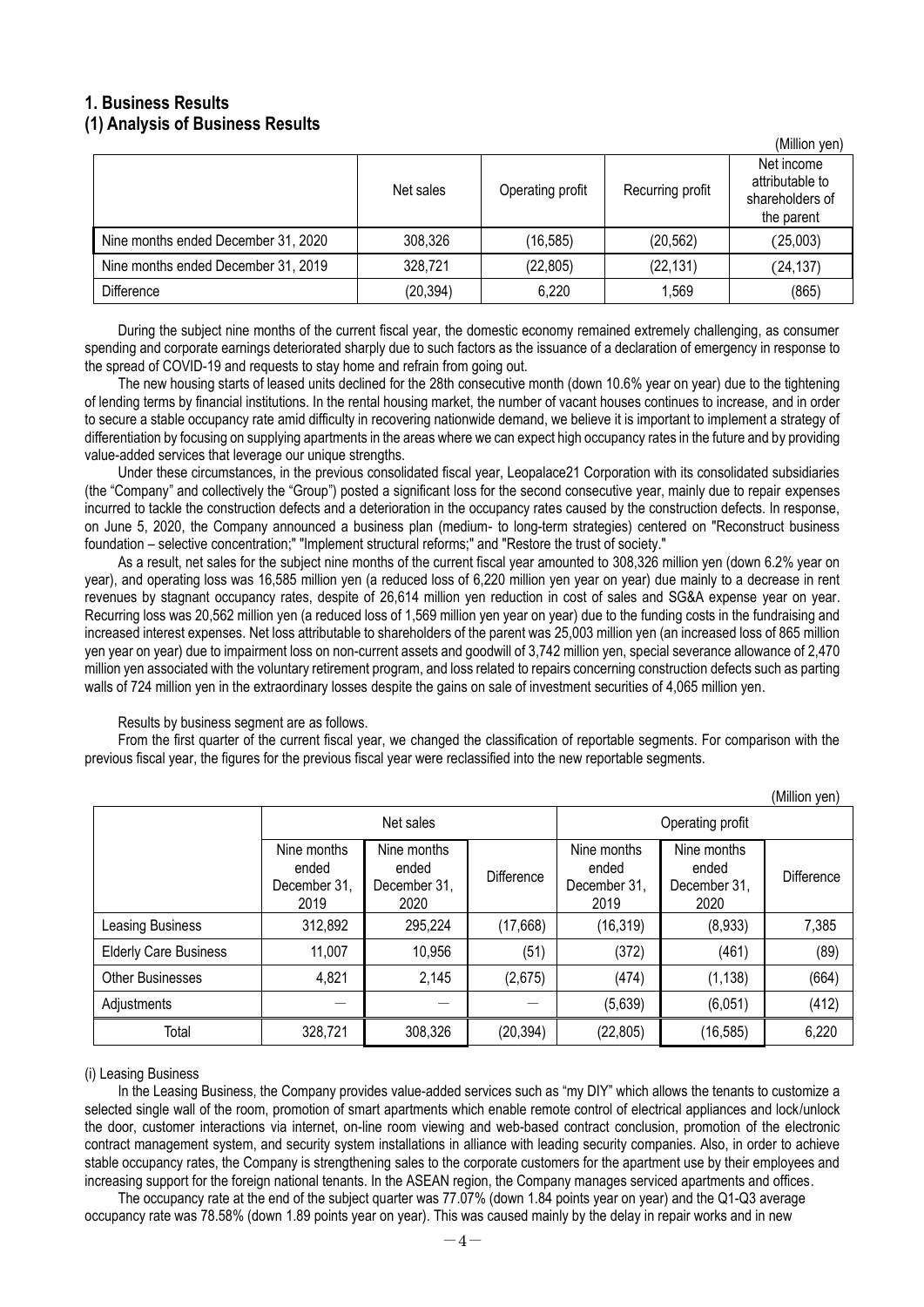tenants' recruitment and the spread of COVID-19. The number of units under management was 574 thousand (decreased by a thousand year on year). The number of direct leasing offices at the end of the subject quarter was 141 (a reduction of 48 year on year) and we continue to increase the operational efficiency and productivity.

The orders received for apartment buildings was 4,751 million yen (down 21.8% year on year) and the outstanding orders as of end of Q3 stood at 11,482 million yen (down 65.5% year on year) as a result of the Company's cease of bookings from new customers because of the construction defects problem amid the intensified competition in the metropolitan areas and the changes in the environment of apartment loans.

As a result, net sales came to 295,224 million yen (down 5.6% year on year) and operating loss was 8,933 million yen (a reduction of loss by 7,385 million yen year on year).

### (ii) Elderly Care Business

The Company has been continuing to improve the operational efficiency of the Elderly Care Business, a strategic growth business, to lower the operational cost but suffered from declined number of users due to the fear of COVID-19 pandemic.

Net sales during the nine months was 10,956 million yen (down 0.5% year on year), and operating loss was 461 million yen (an increase of loss by 89 million yen year on year). The number of facilities was 87 as of end of the subject quarter.

#### (iii) Other Businesses

Net sales of the segment covering resort facilities in Guam, finance business were 2,145 million yen (down 55.5% year on year) and operating loss was 1,138 million yen (an increase of loss by 664 million yen year on year) due to a significant decline in occupancy rates because of COVID-19 pandemic and cutdown operation as a result of sale of hotels in Japan.

### <span id="page-4-0"></span>**(2) Analysis of Consolidated Financial Position**

(Assets, Liabilities, and Net Assets)

|                         |           |             | (Million yen) |
|-------------------------|-----------|-------------|---------------|
|                         | Assets    | Liabilities | Net assets    |
| As of December 31, 2020 | 173,126   | 170,698     | 2,428         |
| As of March 31, 2020    | 196,953   | 195,363     | ,589          |
| Difference              | (23, 826) | (24, 665)   | 839           |

Total assets at the end of the subject quarter decreased by 23,826 million yen from the end of the previous fiscal year to 173,126 million yen. This was mainly attributable to a decreases of 2,864 million yen in cash and cash equivalents, 2,444 million yen in real estate for sale in progress, 1,742 million yen in securities and investment securities, 1,498 million yen in prepaid expenses and longterm prepaid expenses, as well as 5,538 million yen in land, 3,608 million yen in buildings and structures (net), and 2,830 million yen in leased assets (net) due to the sale of own rental housing and recording of impairment loss.

Total liabilities decreased by 24,665 million yen from the end of the previous fiscal year to 170,698 million yen. This was mainly attributed to an increase of 3,395 million yen in interest-bearing debt and reductions of 7,103 million yen in short and long term advance received, 6,283 million yen in accounts payable - other, 6,352 million yen in reserve for loss related to repairs and 6,084 million yen in reserve for apartment vacancy loss.

Net assets increased by 839 million yen from the end of the previous fiscal year to 2,428 million yen. This was mainly due to increases of 5,999 million yen in common stock, 10,026 million yen in capital surplus and 11,322 million yen in non-controlling interests as a result of issuance of new shares through third party allotment and issuance of preferred stock in a Company's consolidated subsidiary despite recording of 25,003 million yen in net loss attributable to shareholders of the parent. The ratio of shareholders' equity to assets dropped by 6.1 percentage points from the end of the previous fiscal year to minus 5.4%.

### <span id="page-4-1"></span>**(3) Explanation of Consolidated Earnings Forecasts and Other Future Predictions**

Concerning consolidated earnings forecasts, we made revision for estimation of consolidated business results for the fiscal year ending March 31, 2021 in the consolidated financial statements dated June 5, 2020. For details please refer to the "Notice Concerning Revision of Earnings Forecasts" that we announced on February 12, 2021.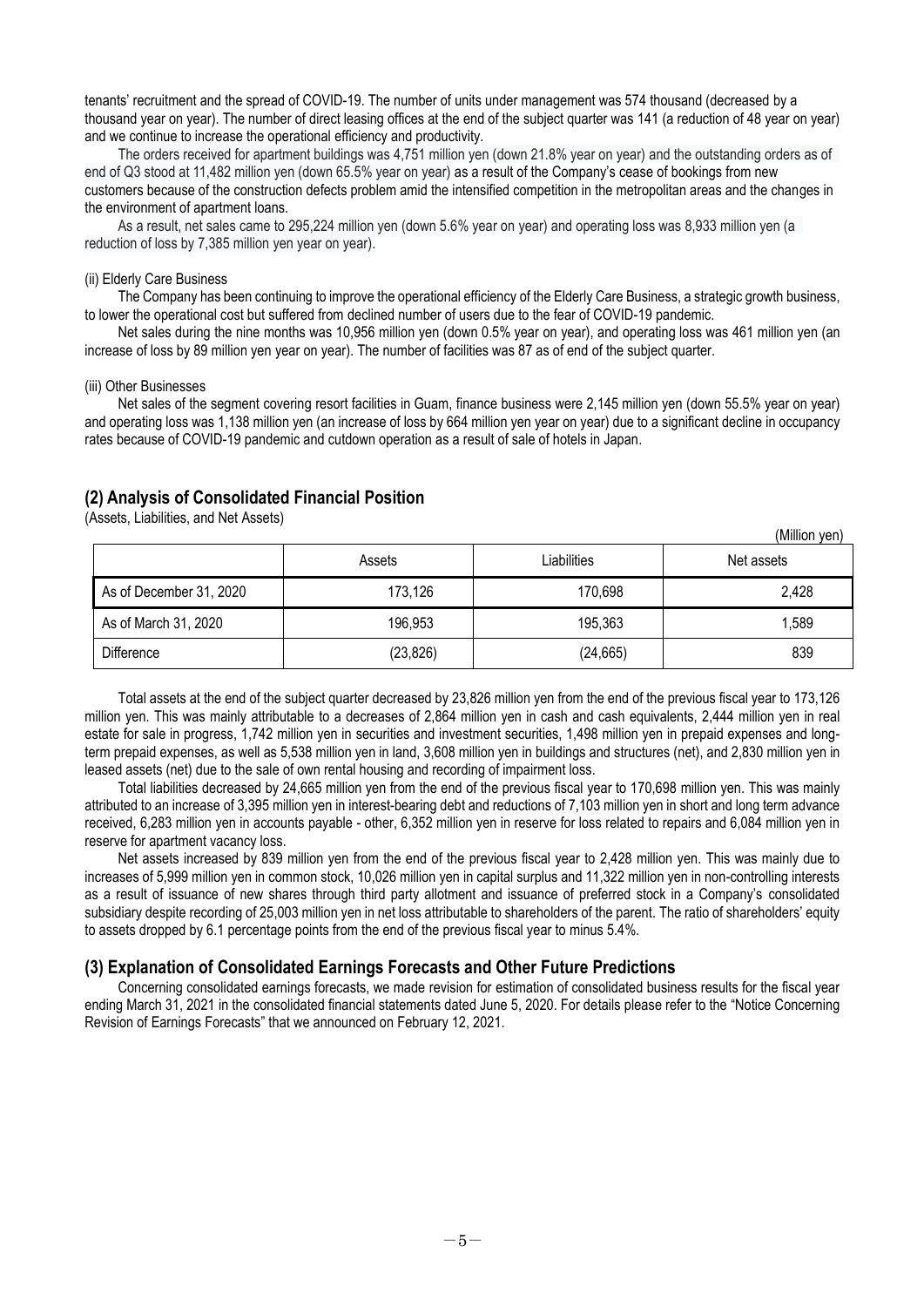# <span id="page-5-0"></span>**2. Consolidated Financial Statements**

# <span id="page-5-1"></span>**(1) Consolidated Balance Sheets**

|                                            | (Million yen)     |                |  |  |
|--------------------------------------------|-------------------|----------------|--|--|
|                                            | December 31, 2020 | March 31, 2020 |  |  |
| <assets></assets>                          |                   |                |  |  |
| <b>Current assets</b>                      |                   |                |  |  |
| Cash and cash equivalents                  | 57,637            | 60,501         |  |  |
| Trade receivables                          | 7,307             | 7,260          |  |  |
| Accounts receivable for completed projects | 632               | 532            |  |  |
| Operating loans                            | 94                | 132            |  |  |
| Securities                                 | 5,700             | 5,951          |  |  |
| Real estate for sale                       | 2,063             | 1,189          |  |  |
| Real estate for sale in progress           | 352               | 2,797          |  |  |
| Payment for construction in progress       | 450               | 725            |  |  |
| Prepaid expenses                           | 2,492             | 3,053          |  |  |
| Others                                     | 4,636             | 6,325          |  |  |
| Allowance for doubtful accounts            | (195)             | (164)          |  |  |
| <b>Total current assets</b>                | 81,172            | 88,304         |  |  |
| <b>Non-current assets</b>                  |                   |                |  |  |
| Property, plant, and equipment             |                   |                |  |  |
| Buildings and structures (net)             | 20,255            | 23,863         |  |  |
| Machinery, equipment, and vehicles (net)   | 8,882             | 9,798          |  |  |
| Land                                       | 31,354            | 36,893         |  |  |
| Leased assets (net)                        | 4,367             | 7,197          |  |  |
| Construction in progress                   | 179               | 208            |  |  |
| Others (net)                               | 7,210             | 7,572          |  |  |
| Total property, plant, and equipment       | 72,249            | 85,534         |  |  |
| Intangible fixed assets                    |                   |                |  |  |
| Goodwill                                   | 14                | 127            |  |  |
| Others                                     | 4,377             | 5,376          |  |  |
| Total intangible fixed assets              | 4,391             | 5,504          |  |  |
| Investments and other assets               |                   |                |  |  |
| Investment securities                      | 6,671             | 8,163          |  |  |
| Long-term loans                            | 1,116             | 1,025          |  |  |
| Long-term prepaid expenses                 | 1,312             | 2,250          |  |  |
| Deferred tax assets                        | 1,734             | 1,297          |  |  |
| Others                                     | 5,249             | 5,554          |  |  |
| Allowance for doubtful accounts            | (771)             | (905)          |  |  |
| Total investments and other assets         | 15,313            | 17,385         |  |  |
| <b>Total non-current assets</b>            | 91,954            | 108,424        |  |  |
| <b>Deferred assets</b>                     |                   | 224            |  |  |
| <b>Total assets</b>                        | 173,126           | 196,953        |  |  |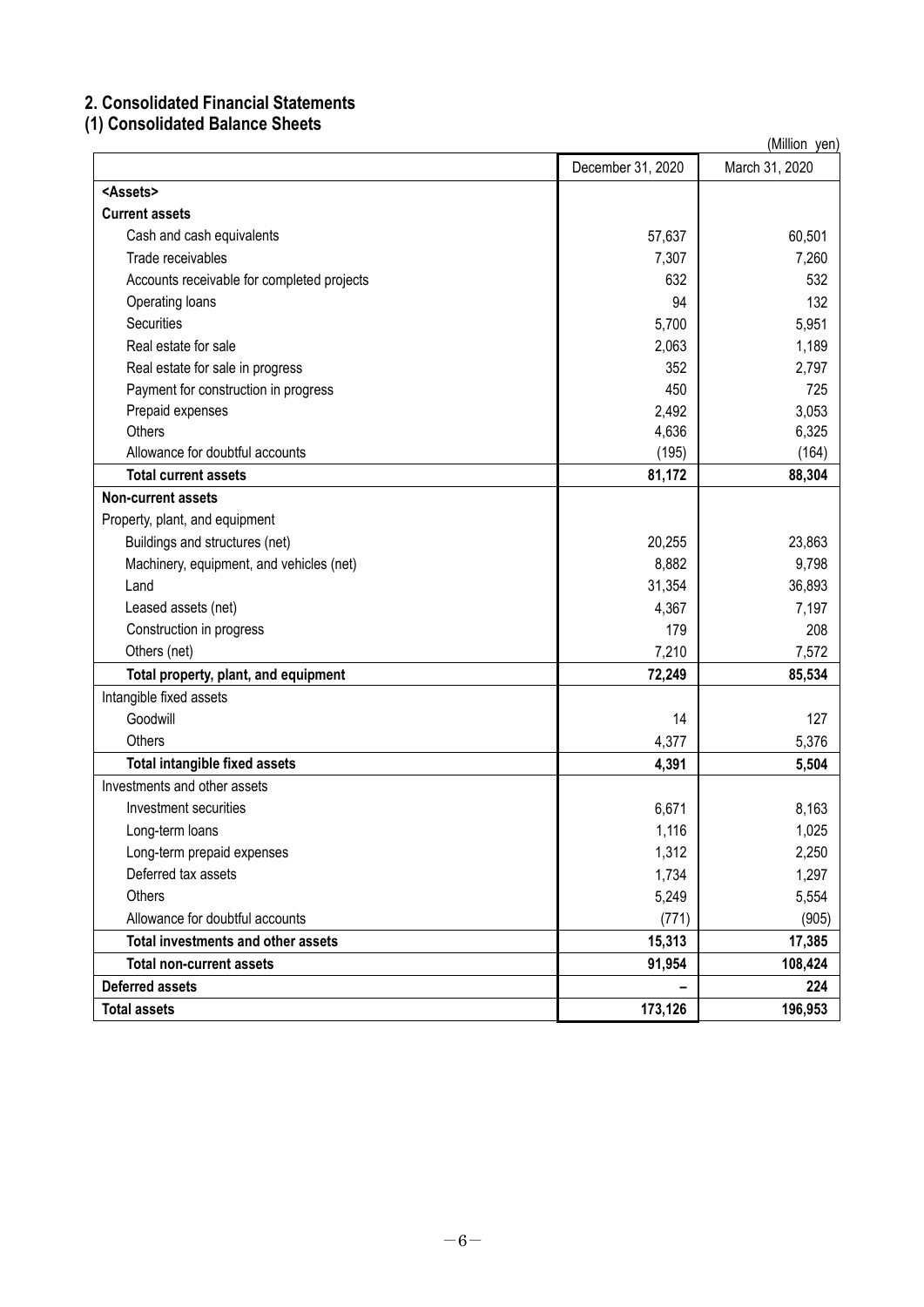|                                                        |                   | (Million yen)  |
|--------------------------------------------------------|-------------------|----------------|
|                                                        | December 31, 2020 | March 31, 2020 |
| <liabilities></liabilities>                            |                   |                |
| <b>Current liabilities</b>                             |                   |                |
| Electronically recorded obligations -operating         | 68                | 176            |
| Accounts payable                                       | 3,038             | 3,376          |
| Accounts payable for completed projects                | 732               | 1,245          |
| Short-term borrowings                                  | 3,265             | 3,507          |
| Bonds due within one year                              |                   | 3,066          |
| Lease obligations                                      | 3,518             | 4,344          |
| Accounts payable -other                                | 8,651             | 14,935         |
| Accrued income taxes                                   | 370               | 840            |
| Advances received                                      | 26,132            | 31,997         |
| Customer advances for projects in progress             | 610               | 1,783          |
| Provision for bonuses                                  | 2                 |                |
| Reserve for warranty obligations on completed projects | 85                | 117            |
| Reserve for fulfillment of guarantees                  | 1,108             | 1,200          |
| Reserve for loss related to repairs                    | 8,251             | 8,302          |
| Reserve for apartment vacancy loss                     | 5,630             | 11,715         |
| Reserve for loss on liquidation of affiliates          | 38                |                |
| Others                                                 | 3,620             | 3,398          |
| <b>Total current liabilities</b>                       | 65,123            | 90,006         |
| <b>Non-current liabilities</b>                         |                   |                |
| <b>Bonds</b>                                           |                   | 5,037          |
| Long-term debt                                         | 30,638            | 15,650         |
| Lease obligations                                      | 2,111             | 4,532          |
| Long-term advances received                            | 8,212             | 9,451          |
| Lease/guarantee deposits received                      | 5,852             | 6,286          |
| Deferred tax liabilities                               | 7                 | 5              |
| Reserve for loss related to repairs                    | 41,644            | 47,945         |
| Reserve for apartment vacancy loss                     | 4,191             | 4,191          |
| Liability for retirement benefit                       | 9,556             | 8,701          |
| Others                                                 | 3,360             | 3,554          |
| <b>Total non-current liabilities</b>                   | 105,574           | 105,357        |
| <b>Total liabilities</b>                               | 170,698           | 195,363        |
| <net assets=""></net>                                  |                   |                |
| Shareholders' equity                                   |                   |                |
| Common stock                                           | 81,282            | 75,282         |
| Capital surplus                                        | 55,174            | 45,148         |
| Retained earnings                                      | (143,909)         | (118, 874)     |
| Treasury stock                                         | (344)             | (473)          |
| Total shareholders' equity                             | (7, 796)          | 1,083          |
| Accumulated other comprehensive income                 |                   |                |
| Net unrealized gains on "other securities"             | (0)               | 1,047          |
| Foreign currency translation adjustments               | (1, 421)          | (280)          |
| Remeasurements of defined benefit plans                | (80)              | (546)          |
| Total accumulated other comprehensive income           | (1, 502)          | 220            |
| Share subscription rights                              | 388               | 269            |
| Non-controlling interests                              | 11,339            | 16             |
| <b>Total net assets</b>                                | 2,428             | 1,589          |
| <b>Total liabilities and net assets</b>                | 173,126           | 196,953        |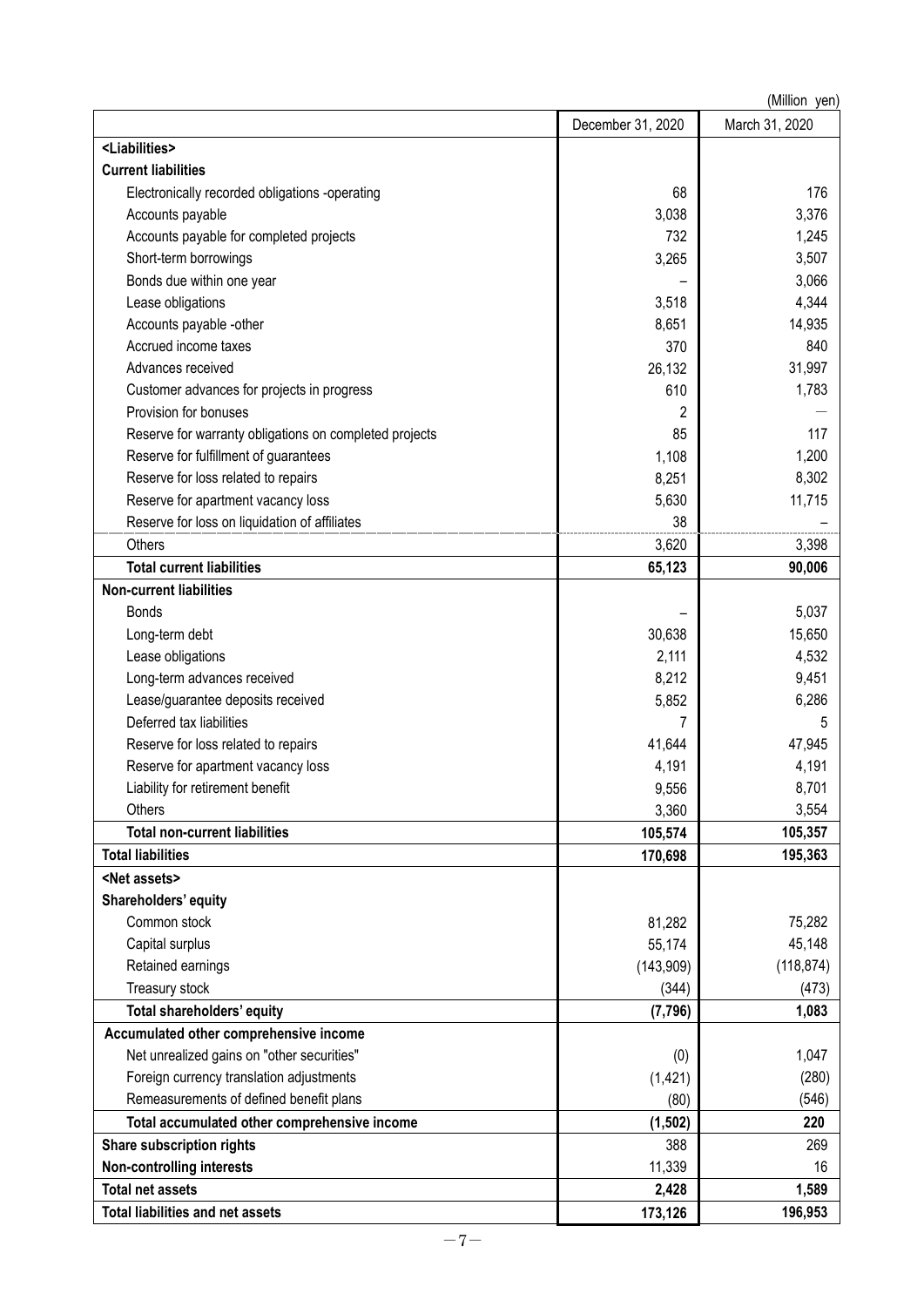## <span id="page-7-1"></span><span id="page-7-0"></span>**(2) Consolidated Statements of Income and Consolidated Statements of Comprehensive Income Consolidated Statements of Income**

|                                                              | (Million yen)       |                     |  |  |  |
|--------------------------------------------------------------|---------------------|---------------------|--|--|--|
|                                                              | Nine months ended   | Nine months ended   |  |  |  |
|                                                              | December 31, 2020   | December 31, 2019   |  |  |  |
|                                                              | (Apr 2020-Dec 2020) | (Apr 2019-Dec 2019) |  |  |  |
| <b>Net sales</b>                                             | 308,326             | 328,721             |  |  |  |
| <b>Cost of sales</b>                                         | 287,110             | 306,193             |  |  |  |
| <b>Gross profit</b>                                          | 21,215              | 22,527              |  |  |  |
| Selling, general and administrative expense                  | 37,801              | 45,333              |  |  |  |
| <b>Operating profit (loss)</b>                               | (16, 585)           | (22, 805)           |  |  |  |
| Non-operating income                                         |                     |                     |  |  |  |
| Interest income                                              | 38                  | 63                  |  |  |  |
| Dividend income                                              | 76                  | 173                 |  |  |  |
| Anonymous partnership investment income                      |                     | 977                 |  |  |  |
| Valuation gains of investment securities                     | 135                 | 185                 |  |  |  |
| Foreign exchange gains                                       | 90                  | 60                  |  |  |  |
| Employment adjustment subsidy                                | 243                 |                     |  |  |  |
| Other                                                        | 253                 | 207                 |  |  |  |
| <b>Total non-operating income</b>                            | 837                 | 1,668               |  |  |  |
| <b>Non-operating expenses</b>                                |                     |                     |  |  |  |
| Interest expenses                                            | 1,052               | 471                 |  |  |  |
| Bond issuance fee                                            | 251                 | 126                 |  |  |  |
| Funding costs                                                | 2,904               |                     |  |  |  |
| Other                                                        | 606                 | 396                 |  |  |  |
| <b>Total non-operating expenses</b>                          | 4,814               | 994                 |  |  |  |
| <b>Recurring profit</b>                                      | (20, 562)           | (22, 131)           |  |  |  |
| <b>Extraordinary income</b>                                  |                     |                     |  |  |  |
| Gains on sale of property, plant and equipment               | 224                 | 8,853               |  |  |  |
| Gains on sale of investment securities                       | 4,065               | 2,354               |  |  |  |
| Gains on reversal of share acquisition rights                |                     | 17                  |  |  |  |
| Gains on cancellation of contracts                           |                     | 350                 |  |  |  |
| Gains on sale of shares in the subsidiary                    | 0                   |                     |  |  |  |
| <b>Total extraordinary income</b>                            | 4,289               | 11,575              |  |  |  |
| <b>Extraordinary losses</b>                                  |                     |                     |  |  |  |
| Loss on sale of property, plant and equipment                | 18                  | 972                 |  |  |  |
| Loss on retirement of property, plant and equipment          | 95                  | 25                  |  |  |  |
| Impairment loss                                              | 3,742               | 1,059               |  |  |  |
| Provision of reserve for loss related to repairs             |                     | 10,157              |  |  |  |
| Loss related to repairs                                      | 724                 | 2,426               |  |  |  |
| Loss on sale of shares in the subsidiary                     |                     | 2                   |  |  |  |
| Special severance allowance                                  | 2,470               |                     |  |  |  |
| Retirement benefit expenses                                  | 427                 |                     |  |  |  |
| Provision of reserve for loss on liquidation of affiliates   | 38                  |                     |  |  |  |
| Loss on liquidation of affiliates                            | 111                 |                     |  |  |  |
| <b>Total extraordinary losses</b>                            | 7,628               | 14,642              |  |  |  |
| Income (loss) before taxes and other adjustments             | (23,900)            | (25, 199)           |  |  |  |
| Income taxes                                                 | 670                 | (1,061)             |  |  |  |
| Net income (loss)                                            | (24, 570)           | (24, 137)           |  |  |  |
| Net income (loss) attributable to non-controlling interests  | 432                 | (0)                 |  |  |  |
| Net income (loss) attributable to shareholders of the parent | (25,003)            | (24, 137)           |  |  |  |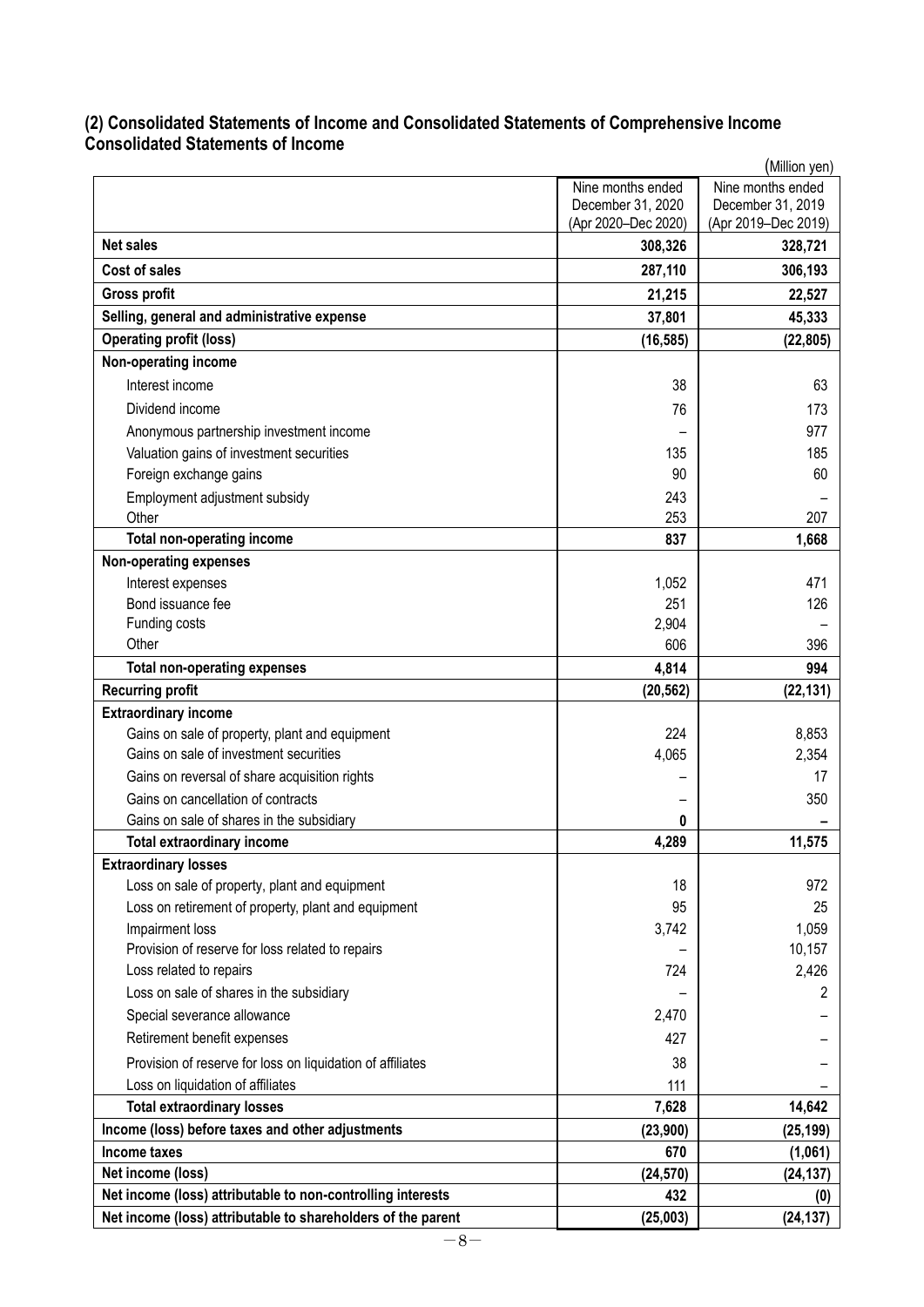# <span id="page-8-0"></span>**Consolidated Statements of Comprehensive Income**

|                                                                     |                     | (Million yen)       |
|---------------------------------------------------------------------|---------------------|---------------------|
|                                                                     | Nine months ended   | Nine months ended   |
|                                                                     | December 31, 2020   | December 31, 2019   |
|                                                                     | (Apr 2020-Dec 2020) | (Apr 2019-Dec 2019) |
| Net income (loss)                                                   | (24, 570)           | (24, 137)           |
| Other comprehensive income                                          |                     |                     |
| Net unrealized gains on "other securities"                          | (1,047)             | 522                 |
| Foreign currency translation adjustments                            | (1, 138)            | (820)               |
| Remeasurements of defined benefit plans                             | 465                 | 118                 |
| Share of other comprehensive income of entities using equity method | (3)                 | (7                  |
| Total other comprehensive income                                    | (1,723)             | (187)               |
| <b>Comprehensive income</b>                                         | (26, 294)           | (24, 324)           |
| (Breakdown)                                                         |                     |                     |
| Comprehensive income attributable to shareholders of the parent     | (26, 725)           | (24, 324)           |
| Comprehensive income attributable to non-controlling interests      | 431                 | (0)                 |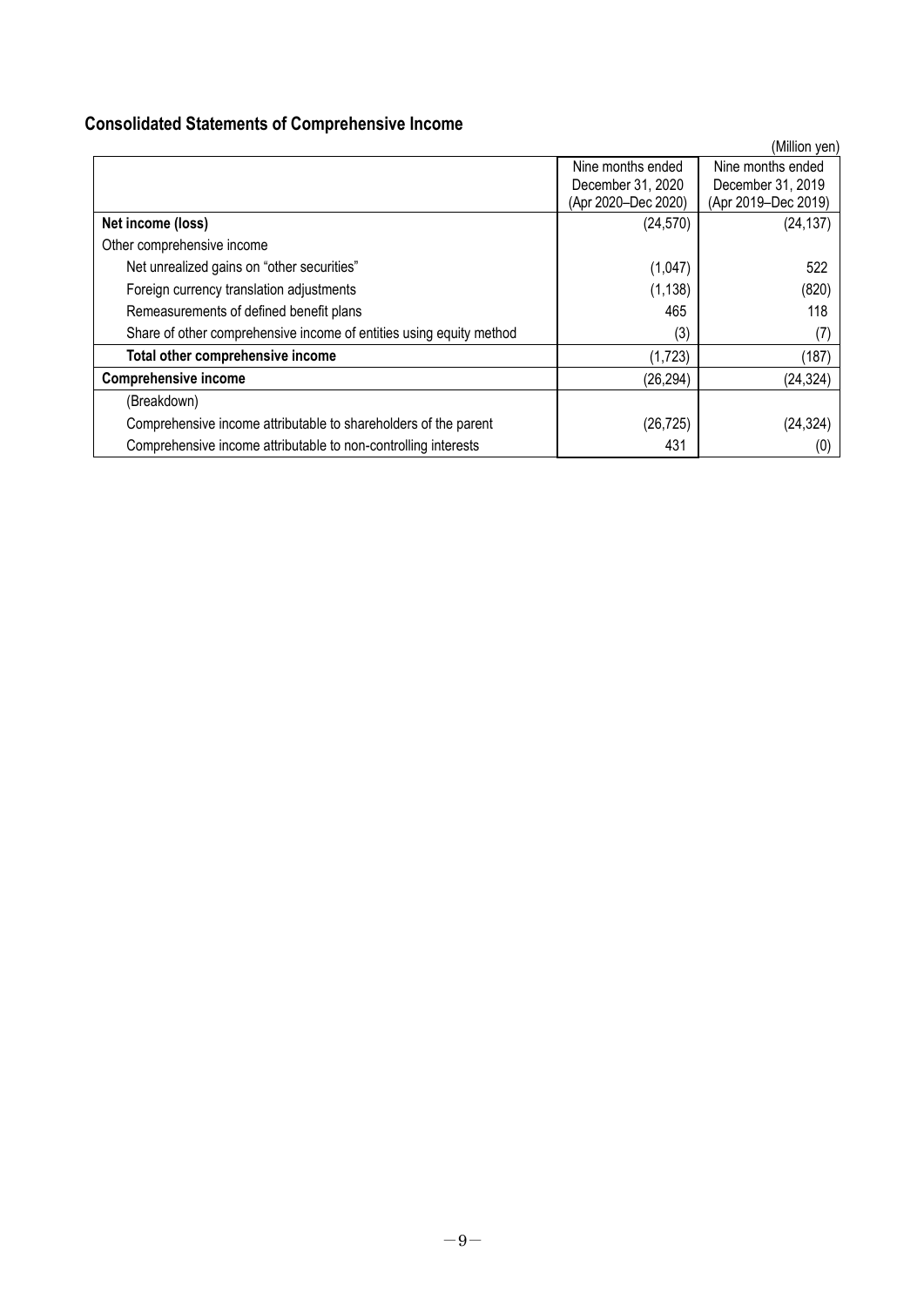### <span id="page-9-0"></span>(3) Notes Regarding Consolidated Financial Statements

<span id="page-9-1"></span>(Notes regarding the premise of the Company as a going concern)

There are no relevant items.

### <span id="page-9-2"></span>(Notes regarding significant changes in shareholders' equity)

The Company received a payment for new shares through third party allotment by Chidori Godo Kaisha on November 2, 2020. As a result common stock and capital reserve were increased by 5,999 million yen respectively for Q1-Q3 period and recorded 81,282 million yen for common stock and 51,235 million yen in capital reserve as of December 31, 2020.

<span id="page-9-3"></span>(Application of accounting methods specific to the preparation of consolidated financial statements)

Tax expenses are calculated by multiplying net income before income taxes by a reasonably estimated effective tax rate, after applying the tax effect accounting to net income before income taxes for the consolidated fiscal year that includes the consolidated Q1-Q3.

### **(Additional information)**

### <span id="page-9-4"></span>(Accounting assumption related to spread of COVID-19)

The reference is made to "Consolidated Financial Statements for the fiscal year ended March 31, 2020, Notes Regarding Consolidated Financial Statements (Accounting assumption related to spread of COVID-19)" in which we assumed that the spread of COVID-19 and resultant sluggish economy would affect our business and expected the occupancy rates in our main Leasing Business may lack buoyancy until June 2020. We acknowledge our business has been affected in the third quarter and assume the impact will continue for a certain period in the fiscal year ending March 2022, and accordingly made an accounting estimate for recoverability of deferred tax assets.

The Company has made best assumption based on information currently available to the Company as of preparing the quarterly consolidated financial statements. The assumption may, however, include uncertainties such as time of ceasing COVID-19 infection along with its economic impact and the changes in the uncertainty factors may affect the Group's financial position and business results.

### <span id="page-9-5"></span>(Offering of material assets as a collateral)

The Company sourced funds from Kaede Godo Kaisha, a related company of Fortress Investment Group LLC, on November 2, 2020 through the loan with stock acquisition rights and the Company offered following assets as a collateral for Q3 of the current fiscal year; 5,600 million yen of securities, 34 million yen of real estate for sale, 4,566 million yen of buildings and structures, 2 million yen of machinery, equipment and vehicles, 23,540 million yen of land, 321 million yen of other non-current assets, and 3,474 million yen of investment securities.

In addition, the Company offered following assets as a collateral; 2,660 million yen of short term advance to affiliates, 476 million yen of shares in affiliates, and 5,355 million yen of long term advance to affiliates, each of them are eliminated in consolidation.

On top of the above, the Company offered following assets as a collateral for Q3 of the current fiscal year based on the consent by Plaza Guarantee Co., Ltd., a consolidated subsidiary; 565 million yen of buildings and structures and 1,450 million yen of land which Plaza Guarantee Co., Ltd. held.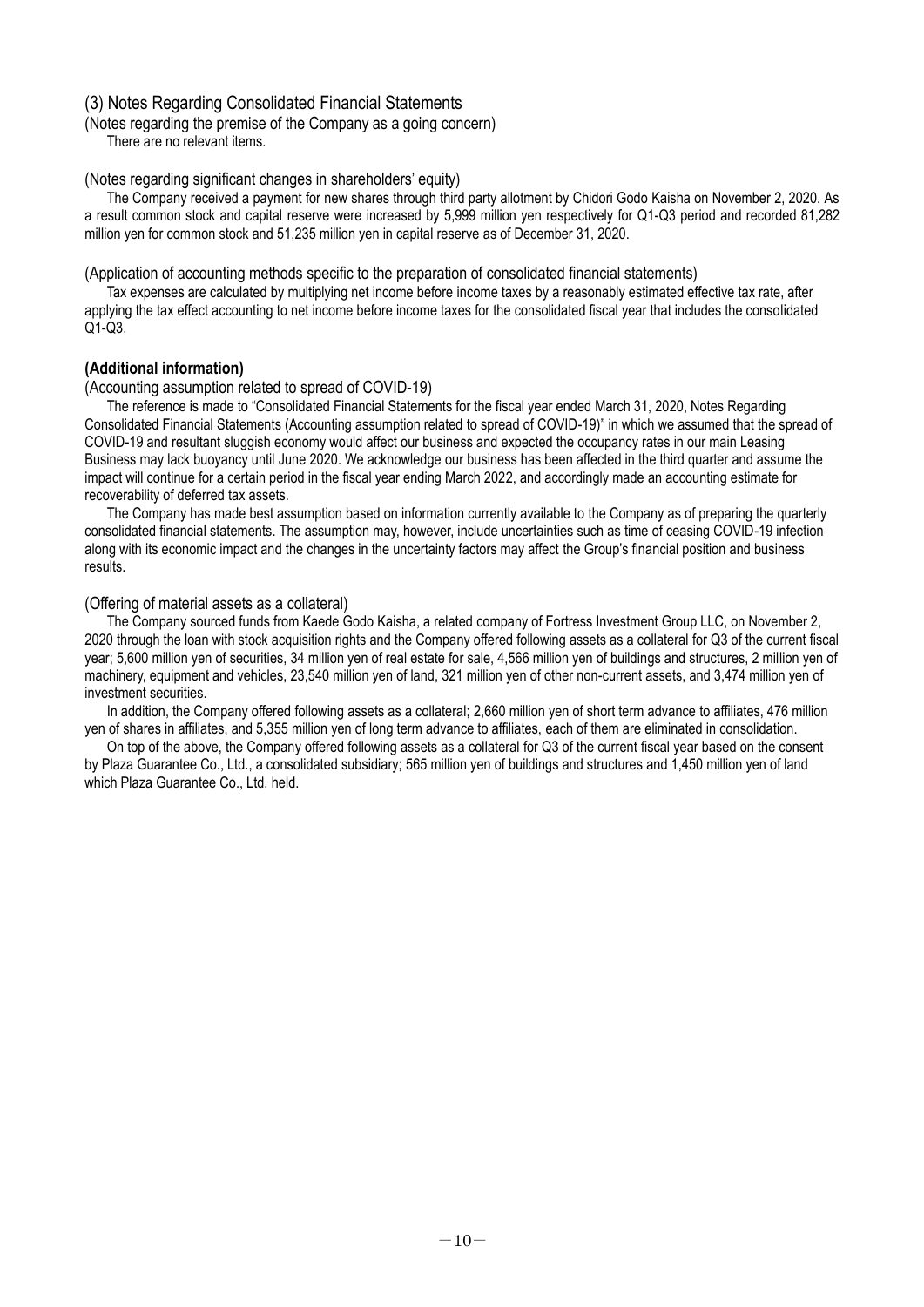## <span id="page-10-0"></span>**(Segment Information)**

## **I. Nine months ended December 31, 2019 (April 1, 2019 through December 31, 2019)**

| (Million yen)                        |                            |                                        |                            |           |                         |                                                    |
|--------------------------------------|----------------------------|----------------------------------------|----------------------------|-----------|-------------------------|----------------------------------------------------|
|                                      | Reportable segments        |                                        |                            |           | Amount stated in        |                                                    |
|                                      | Leasing<br><b>Business</b> | <b>Elderly Care</b><br><b>Business</b> | Other<br><b>Businesses</b> | Total     | Adjustments<br>(Note 1) | Consolidated<br>Statement of<br>Income<br>(Note 2) |
| Net sales                            |                            |                                        |                            |           |                         |                                                    |
| Sales to customers                   | 312,892                    | 11,007                                 | 4,821                      | 328,721   |                         | 328,721                                            |
| Inter-segment sales and<br>transfers | 156                        |                                        | 1,883                      | 2,040     | (2,040)                 |                                                    |
| Total                                | 313,049                    | 11,007                                 | 6,704                      | 330,761   | (2,040)                 | 328,721                                            |
| Segment profit (or loss)             | (16, 319)                  | (372)                                  | (474)                      | (17, 166) | (5,639)                 | (22, 805)                                          |

**(i) Net sales, operating profit (loss) by reportable segment**

(Note) 1. Adjustments in segment profit (loss) of (5,639) million yen included inter-segment eliminations of (122) million yen and corporate expenses not part of reportable segments of (5,516) million yen. Corporate expenses consisted mainly of general administrative expenses for administrative departments that were not part of reportable segments.

2. Segment profit (loss) was adjusted to the operating loss on the Consolidated Statements of Income.

### **(ii) Impairment loss by reportable segment**

For leasing business segment, 76 million yen of impairment loss was recorded in the extraordinary losses for the difference of the book value and the recoverable amount for the properties for rent use whose profitability was significantly reduced.

 In the Leasing Business, the Company recorded the goodwill when acquired Morizou Co. Ltd. The Company recorded all of the unamortized balance of the goodwill as impairment loss of 982 million yen in the extraordinary losses because profitability in the original business plan examined at the time of acquisition was no longer expected.

 $(Millian year)$ 

## **II. Nine months ended December 31, 2020 (April 1, 2020 through December 31, 2020)**

### **(i) Net sales, operating profit (loss) by reportable segment**

|                                      |                            |                                        |                            |           |                         | (IVIIIIIUIT YUIT                                   |
|--------------------------------------|----------------------------|----------------------------------------|----------------------------|-----------|-------------------------|----------------------------------------------------|
|                                      | Reportable segments        |                                        |                            |           | Amount stated in        |                                                    |
|                                      | Leasing<br><b>Business</b> | <b>Elderly Care</b><br><b>Business</b> | Other<br><b>Businesses</b> | Total     | Adjustments<br>(Note 1) | Consolidated<br>Statement of<br>Income<br>(Note 2) |
| Net sales                            |                            |                                        |                            |           |                         |                                                    |
| Sales to customers                   | 295,224                    | 10,956                                 | 2,145                      | 308,326   |                         | 308,326                                            |
| Inter-segment sales and<br>transfers | 109                        |                                        | 547                        | 656       | (656)                   |                                                    |
| Total                                | 295,334                    | 10,956                                 | 2,693                      | 308,983   | (656)                   | 308,326                                            |
| Segment profit (or loss)             | (8,933)                    | (461)                                  | (1, 138)                   | (10, 534) | (6,051)                 | (16, 585)                                          |

(Note) 1. Adjustments in segment profit (loss) of (6,051) million yen includes inter-segment eliminations of (126) million yen and corporate expenses not part of reportable segments of (6,177) million yen. Corporate expenses consist mainly of general administrative expenses for administrative departments that are not part of reportable segments.

2. Segment profit (loss) is adjusted to the operating loss on the Consolidated Statements of Income

### **(ii) Changes in the reportable segments**

The reportable segments have been changed from the previous four segments, "Leasing Business," "Development Business," "Elderly Care Business," and "Hotels, Resort & Other Businesses" to three segments, "Leasing Business," "Elderly Care Business," and "Other Businesses" from the first quarter of the current fiscal year. The change in segments is due to the integration of (old) Development Business in the Leasing Business where the integrated part concentrates on strengthening the relationship with the current apartment owners and providing comprehensive services to their properties based on the shift of business which focuses on strengthening profitability of the Leasing Business from the diversification policy in line with the drastic business strategies reconstruction. The change in the name to Other Businesses from Hotels, Resort & Other Businesses reflects the Company's new policy of transferring or withdrawing from the Hotels and Resort Business.

The reportable segments for the first nine months of the previous consolidated fiscal year were reclassified in line with the